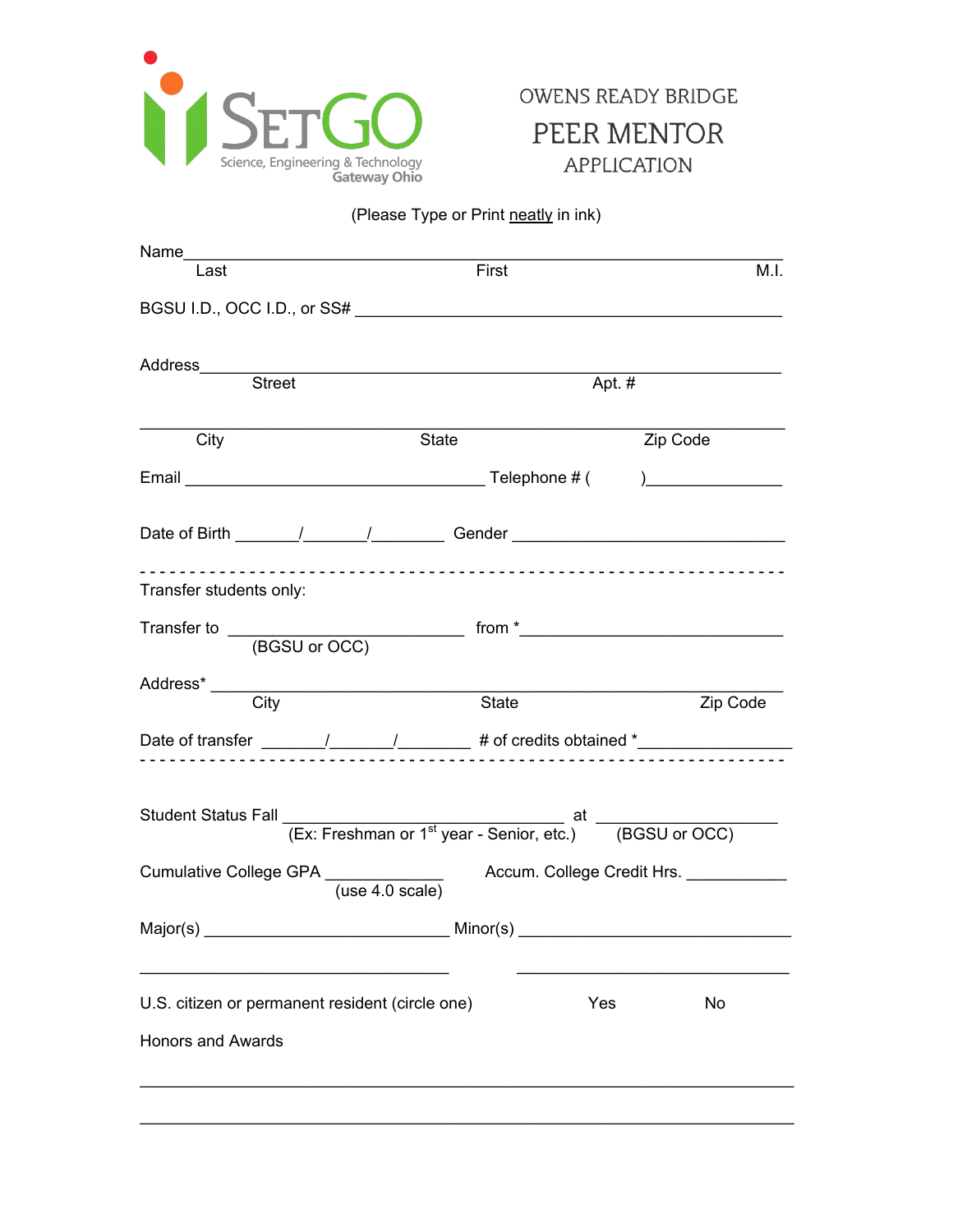Extracurricular Science/Math Activities (high school, university or community based)…

\_\_\_\_\_\_\_\_\_\_\_\_\_\_\_\_\_\_\_\_\_\_\_\_\_\_\_\_\_\_\_\_\_\_\_\_\_\_\_\_\_\_\_\_\_\_\_\_\_\_\_\_\_\_\_\_\_\_\_\_\_\_\_\_\_\_\_\_\_\_\_\_

 $\mathcal{L}_\text{max}$  , and the contribution of the contribution of the contribution of the contribution of the contribution of the contribution of the contribution of the contribution of the contribution of the contribution of t

\_\_\_\_\_\_\_\_\_\_\_\_\_\_\_\_\_\_\_\_\_\_\_\_\_\_\_\_\_\_\_\_\_\_\_\_\_\_\_\_\_\_\_\_\_\_\_\_\_\_\_\_\_\_\_\_\_\_\_\_\_\_\_\_\_\_\_\_\_\_\_\_ (Additional pages may be attached for the above sections if necessary)

Have you attended any SETGO Art of Science Community events? (circle one)

 $Yes,$ <sub>(# attended)</sub>

No Never heard of these

Statement of future career and/or research interests (Attach  $\frac{1}{2}$  - full page in length)

By signing below I verify that the above information is accurate

\_\_\_\_\_\_\_\_\_\_\_\_\_\_\_\_\_\_\_\_\_\_\_\_\_\_\_\_\_\_\_\_\_\_\_\_\_\_\_\_\_\_\_\_\_ \_\_\_\_\_\_/\_\_\_\_\_\_/\_\_\_\_\_\_ Signature Date

**\*Please make sure you have included the information on the reference form from the next page and your most used/checked email address and phone number in case we would like to schedule an interview.**